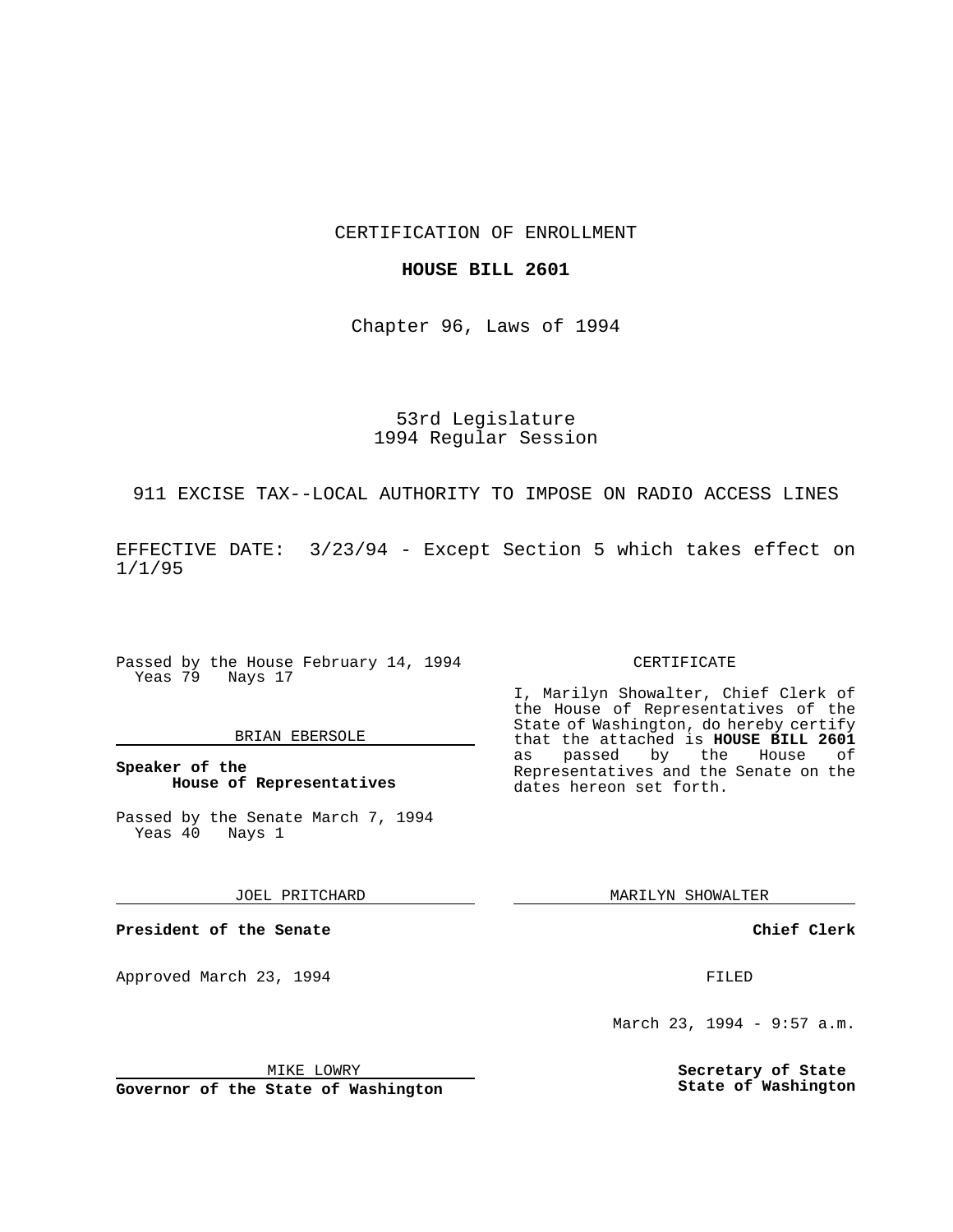# **HOUSE BILL 2601** \_\_\_\_\_\_\_\_\_\_\_\_\_\_\_\_\_\_\_\_\_\_\_\_\_\_\_\_\_\_\_\_\_\_\_\_\_\_\_\_\_\_\_\_\_\_\_

\_\_\_\_\_\_\_\_\_\_\_\_\_\_\_\_\_\_\_\_\_\_\_\_\_\_\_\_\_\_\_\_\_\_\_\_\_\_\_\_\_\_\_\_\_\_\_

Passed Legislature - 1994 Regular Session

**State of Washington 53rd Legislature 1994 Regular Session By** Representatives Finkbeiner, Brumsickle, Bray, Wang and Scott Read first time 01/19/94. Referred to Committee on Revenue.

 AN ACT Relating to the implementation of the cellular communications tax study recommendations regarding 911 emergency communication system funding; amending RCW 82.14B.020, 82.14B.030, 82.14B.040, and 38.52.540; adding a new section to chapter 38.52 RCW; creating new sections; providing an effective date; and declaring an emergency.

BE IT ENACTED BY THE LEGISLATURE OF THE STATE OF WASHINGTON:

NEW SECTION. **Sec. 1.** (1) The legislature finds that:

 (a) Emergency services communication systems, including enhanced 911 telephone systems, are currently funded with revenues from state and local excise taxes imposed on the use of switched access lines; (b) Users of cellular communication systems and other similar wireless telecommunications systems do not use switched access lines 14 and are not currently subject to these excise taxes; and

 (c) The volume of 911 calls by users of cellular communications systems and other similar wireless telecommunications systems has increased in recent years.

 (2) The intent of this act is to acknowledge the recommendations regarding 911 emergency communication system funding as detailed in the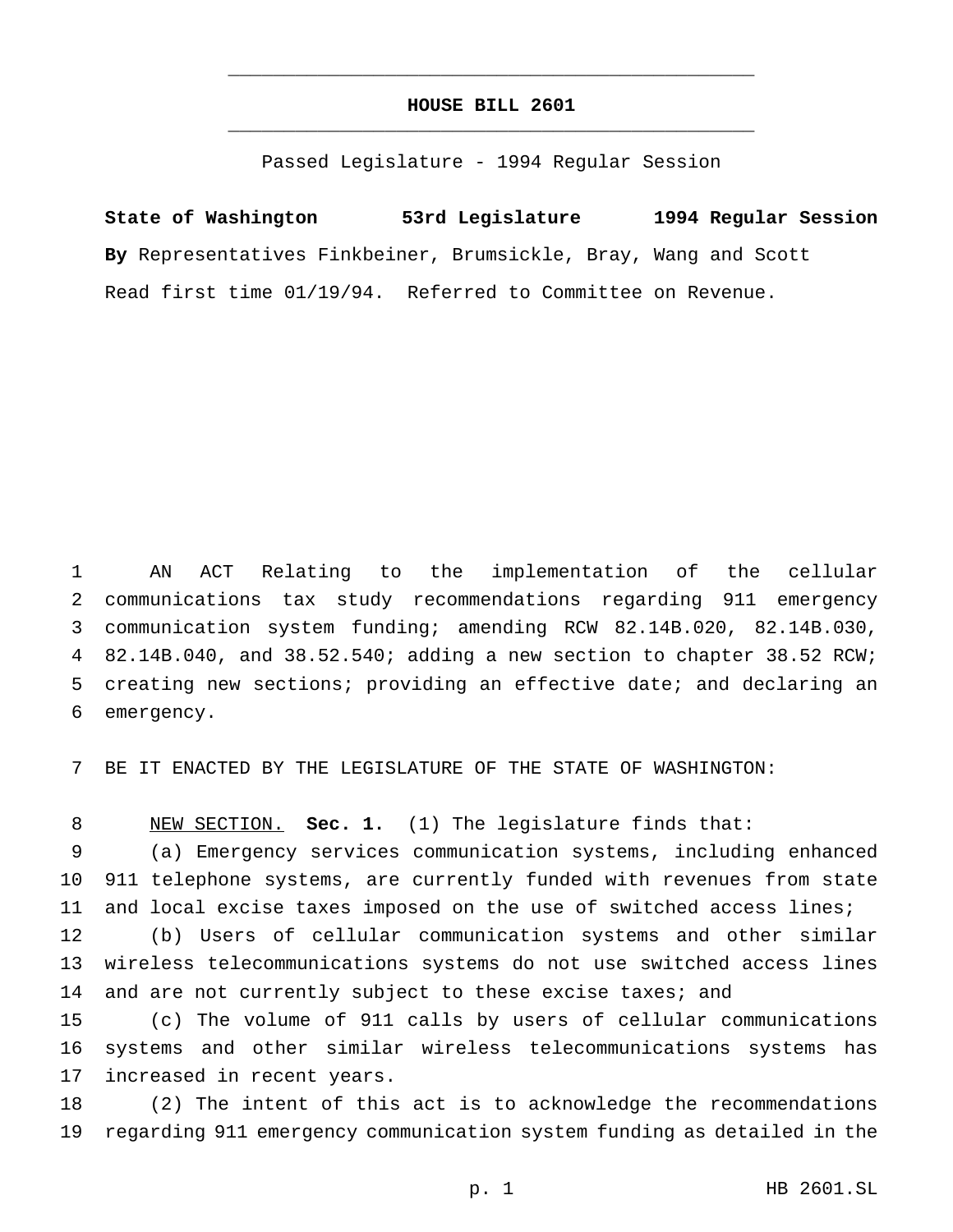report to the legislature dated November 1993, entitled "Taxation of Cellular Communications in Washington State," to authorize imposition and collection of the twenty-five cent county tax discussed in chapter 6 of that report, and to require the department of revenue to continue the study of such funding as detailed in the report.

 **Sec. 2.** RCW 82.14B.020 and 1991 c 54 s 10 are each amended to read as follows:

As used in this chapter:

 (1) "Emergency services communication system" means a multicounty, county-wide, or district-wide radio or landline communications network, including an enhanced 911 telephone system, which provides rapid public access for coordinated dispatching of services, personnel, equipment, and facilities for police, fire, medical, or other emergency services. (2) "Enhanced 911 telephone system" means a public telephone system consisting of a network, data base, and on-premises equipment that is accessed by dialing 911 and that enables reporting police, fire, medical, or other emergency situations to a public safety answering point. The system includes the capability to selectively route incoming 911 calls to the appropriate public safety answering point that operates in a defined 911 service area and the capability to automatically display the name, address, and telephone number of incoming 911 calls at the appropriate public safety answering point.

 (3) "Switched access line" means the telephone service line which connects a subscriber's main telephone(s) or equivalent main telephone(s) to the local exchange company's switching office.

 (4) "Local exchange company" has the meaning ascribed to it in RCW 80.04.010.

 (5) "Radio access line" means the telephone number assigned to or used by an end user for two-way local wireless voice service available to the public for hire from a radio communications service company. Radio access lines include, but are not limited to, radio-telephone communications lines used in cellular telephone service, personal communications services, and network radio access lines, or their functional and competitive equivalent. Radio access lines do not include lines that provide access to one-way signalling service, such as paging service, or to communications channels suitable only for data transmission, or to nonlocal radio access line service, such as wireless roaming service, or to a private telecommunications system.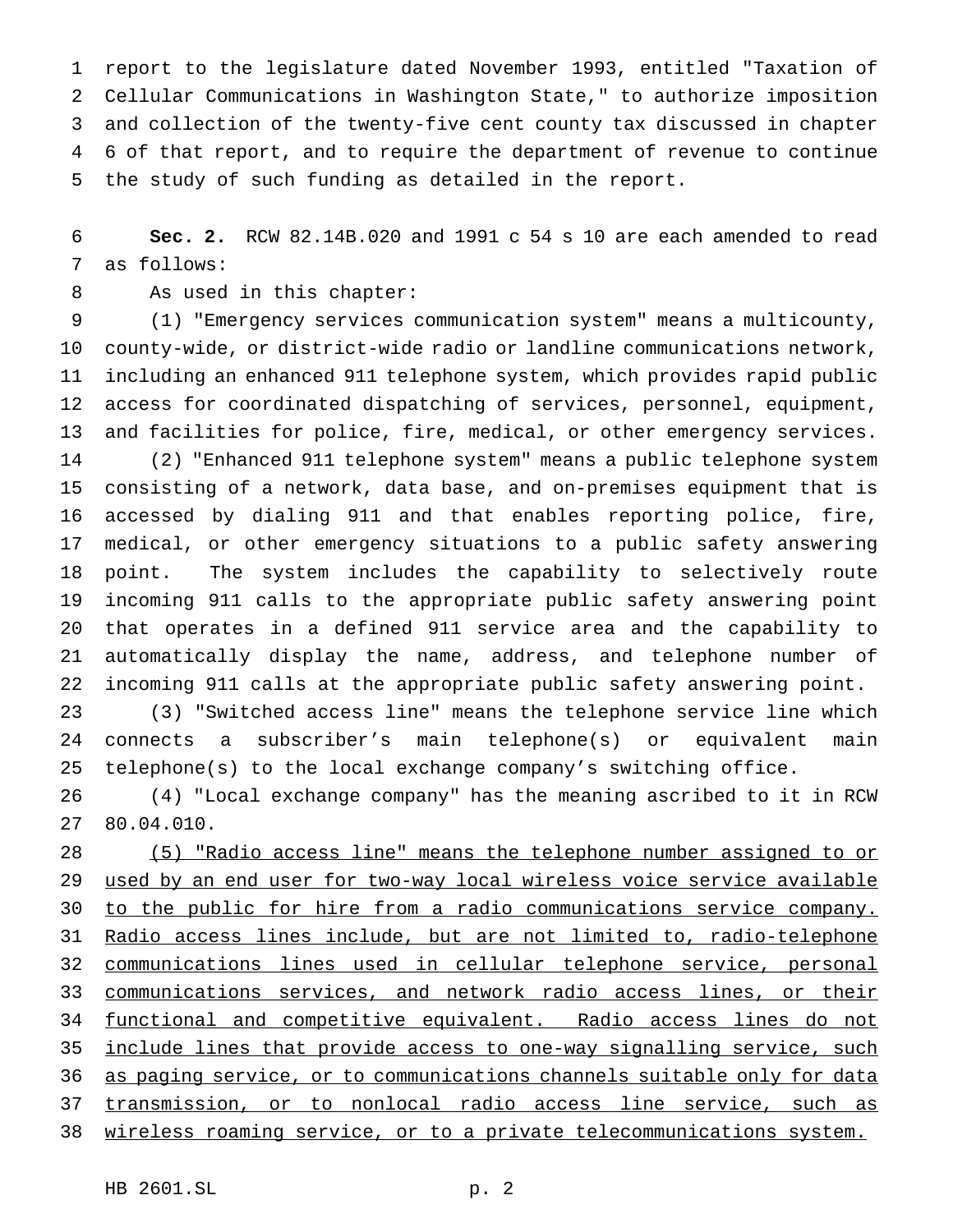(6) "Radio communications service company" has the meaning ascribed to it in RCW 80.04.010.

 (7) "Private telecommunications system" has the meaning ascribed to it in RCW 80.04.010.

 **Sec. 3.** RCW 82.14B.030 and 1991 c 54 s 11 are each amended to read as follows:

 (1) The legislative authority of a county may impose a county enhanced 911 excise tax on the use of switched access lines in an amount not exceeding fifty cents per month for each switched access line. The amount of tax shall be uniform for each switched access line. Each county shall provide notice of such tax to all local exchange companies serving in the county at least sixty days in advance of the date on which the first payment is due.

14 (2) The legislative authority of a county may also impose a county 911 excise tax on the use of radio access lines located within the 16 county in an amount not exceeding twenty-five cents per month for each 17 radio access line. The amount of tax shall be uniform for each radio 18 access line. The county shall provide notice of such tax to all radio communications service companies serving in the county at least sixty 20 days in advance of the date on which the first payment is due. Any 21 county imposing this tax shall include in its ordinance a refund 22 mechanism whereby the amount of any tax ordered to be refunded by the 23 judgment of a court of record, or as a result of the resolution of any 24 appeal therefrom, shall be refunded to the radio communications service 25 company or local exchange company that collected the tax, and those companies shall reimburse the users who paid the tax. The ordinance shall further provide that to the extent the users who paid the tax 28 cannot be identified or located, the tax paid by those users shall be 29 returned to the county.

 (3) Beginning January 1, 1992, a state enhanced 911 excise tax is imposed on all switched access lines in the state. For 1992, the tax shall be set at a rate of twenty cents per month for each switched access line. Until December 31, 1998, the amount of tax shall not exceed twenty cents per month for each switched access line and thereafter shall not exceed ten cents per month for each switched access line. The tax shall be uniform for each switched access line. Tax proceeds shall be deposited by the treasurer in the enhanced 911 account created in RCW 38.52.540.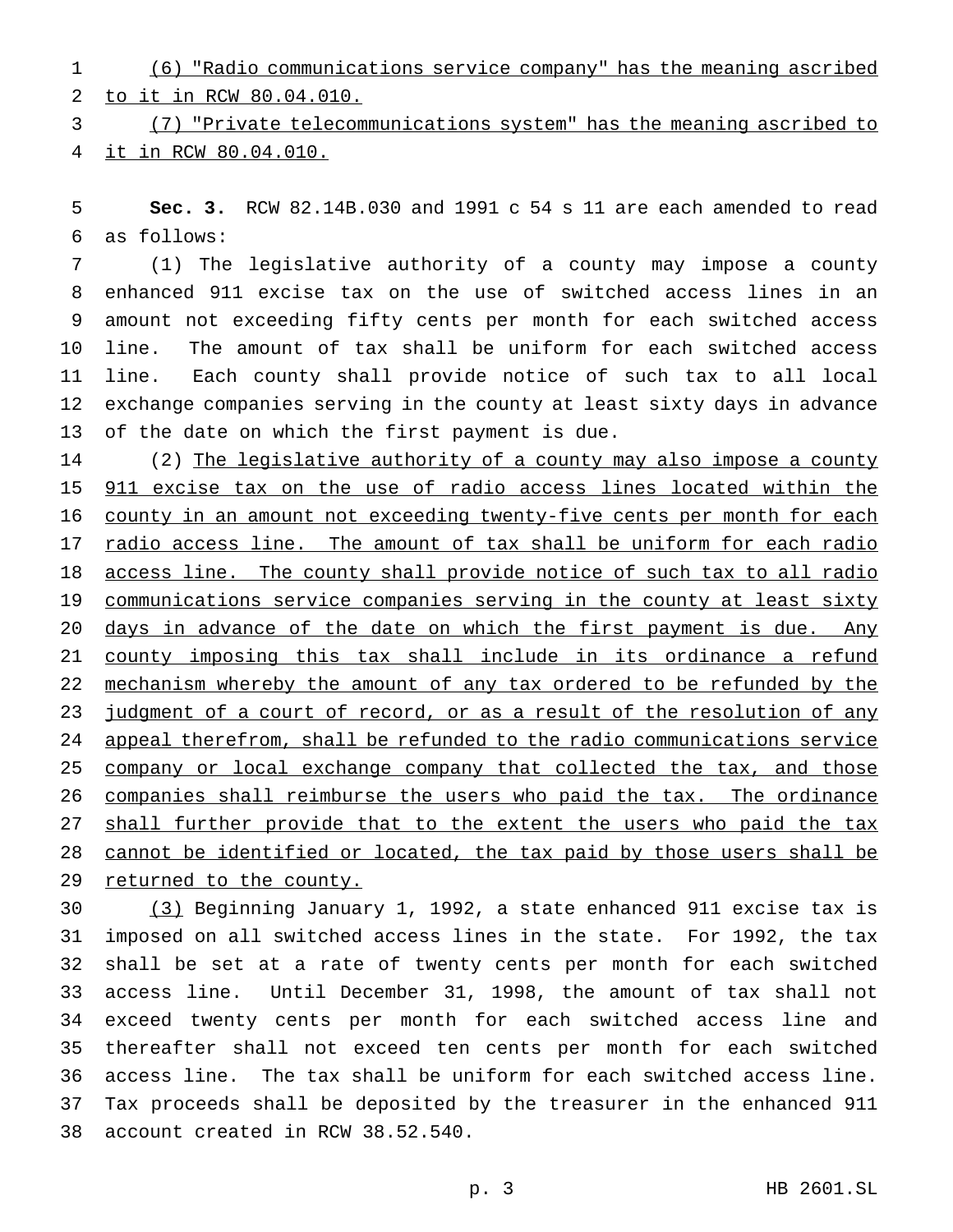1 (((3))) (4) By August 31st of each year the state enhanced 911 coordinator shall recommend the level for the next year of the state enhanced 911 excise tax to the utilities and transportation commission. The commission shall by the following October 31st determine the level of the state enhanced 911 excise tax for the following year.

 **Sec. 4.** RCW 82.14B.040 and 1991 c 54 s 12 are each amended to read as follows:

 The state enhanced 911 tax and the county enhanced 911 tax 9 ((created in this chapter)) on switched access lines shall be collected from the user by the local exchange company providing the switched 11 access line. The ((local exchange company shall state)) county 911 tax on radio access lines shall be collected from the end user by the radio communications service company providing the radio access line to the 14 end user. The amount of the ((taxes)) tax shall be stated separately on the billing statement which is sent to the user.

 NEW SECTION. **Sec. 5.** A new section is added to chapter 38.52 RCW to read as follows:

 Any person as defined in RCW 82.04.030 owning, operating, or managing any facilities used to provide wireless two-way telecommunications services for hire, sale, or resale which allow access to 911 emergency services shall provide a system of automatic number identification which allows the 911 operator to automatically identify the number of the caller.

 NEW SECTION. **Sec. 6.** (1) The department of revenue shall conduct a study of base and rate for the 911 excise tax. The study shall address but not be limited to the following questions:

 (a) What is the current tax base for enhanced 911 excise tax? Who is included in the current tax base? Who is not included in the current tax base?

 (b) What have been and what are projected to be the 911 tax revenues, expenditures, and funding sources?

(c) How are 911 systems funded in other states?

 (d) What would be an appropriate tax base and tax rate for a 911 tax?

 (e) What are the fiscal impacts of changing the tax base or tax rate, or both?